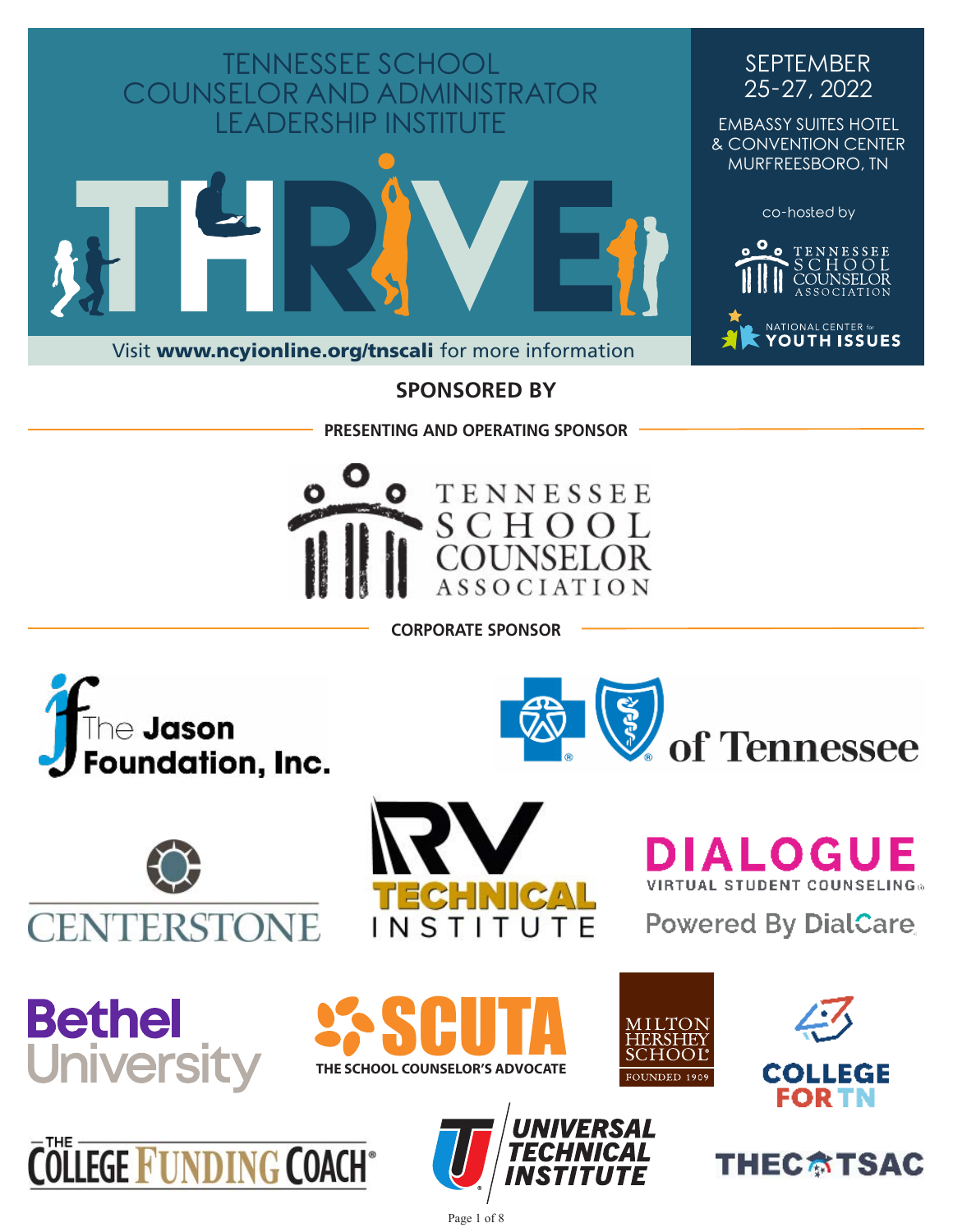# **INSTITUTE HIGHLIGHTS** Tennessee School Counselor

- **Pre-Institute Learning Sessions**
- **50+ Breakout Sessions**
- **Exhibit Hall**

# **PRE-INSTITUTE LEARNING SESSIONS** Tennessee School Counselor

### **Sunday, September 25, 2022 | 3:00 p.m. – 5:30 p.m.**

The Pre-Institute sessions are included in your registration. They run concurrently. You may only attend one.

# Choose one of the following!

# 1. Depression: Signs and Strategies

### *Melisa Marsh*

ABOUT THIS SESSION: While depression is a common problem in the world today, it often goes unreported and untreated. Many of our students believe they are dealing with this disease alone and in isolation. In this training, participants will be offered tools for intervention so that no student has to struggle alone. We will cover topics such as:

- What is depression
- Signs and symptoms of depression in schools
- How school staff can support students with depression
- Successful management of depression

SPEAKER BIO: Melisa Marsh, Ph.D. currently serves as the Supervisor of School Counseling for the Cobb County school district in Marietta, GA., where she coordinates the development and supervision of school counseling, student advisement, crisis response, and Hospital Homebound programs. She has 17 years of experience in filling the roles of Georgia State High School Counselor, Supervisor of Counseling, and School Counseling and Advisement Consultant. Melisa received her Ph.D. in Counseling Education and Personnel Services and her Specialist Degree in School Counseling from the University of Georgia. She received her Advanced Masters in School Counseling Program from the University of North Carolina at Chapel Hill. Dr. Marsh is also the author of two books in the *15-Minute Focus series: Suicide: Prevention, Intervention, and Postvention* and *Depression: Signs and Strategies for Counselors, Educators, and Parents*. Missy lives in the Atlanta Metro area with her husband and puppy. In her spare time she enjoys traveling, yoga, cycling, running, hiking, and spending as much time outdoors as possible.

*Melissa will also be presenting two breakout sessions.*

### 2. Connecting the Dots: Advancing Equity is Schools Using a Trauma-Informed and Social Emotional Learning Framework

equity intersect in a powerful way and we can no longer ignore the impact on education and children.

### *Natalie Spencer Gwyn*

ABOUT THIS SESSION: We've all heard these terms before: Social Emotional Learning (SEL), Trauma Informed Practices and Equity. Too often school counselors, teachers, and administrators focus on one factor that can impact a child's learning and not the intersections of all three. Many children attending schools today (virtual and in person) experience traumas that impact their ability to identify, effectively express, and manage emotions. In addition, the impact of race and cultural diversity can further impact a child's overall coping strategies when experiencing adverse situations. SEL, trauma informed practices and

In this session, attendees will learn practical interventions that can be implemented to build SEL competencies along with an emphasis on equity and trauma informed practices.

SPEAKER BIO: Dr. Natalie Spencer Gwyn is an Assistant Professor at North Carolina A&T State University. She was previously a high school counselor and student assistance counselor (SAP) for many years before moving into higher education. She received her undergraduate and master's degrees from the University of North Carolina at Chapel Hill. She later earned a doctorate in Counselor Education and Supervision from North Carolina State University. Dr. Spencer is the author of *Mindful Practices for Helping Troubled Teens* and *15-Minute Focus – Diversity, Bias, and Privilege*. She is also a licensed professional counselor (LPC) in the state of North Carolina, and owns her own private practice, Natalie Spencer Counseling and Consulting. Dr. Spencer Gwyn has presented her research on the local, state, and national level.

*Natalie will also be presenting two breakout sessions.*

**• TASL & PDP credits available**

- **Lunch provided on Monday and Tuesday**
- **Door prizes**

and Administrator Leadership Institute



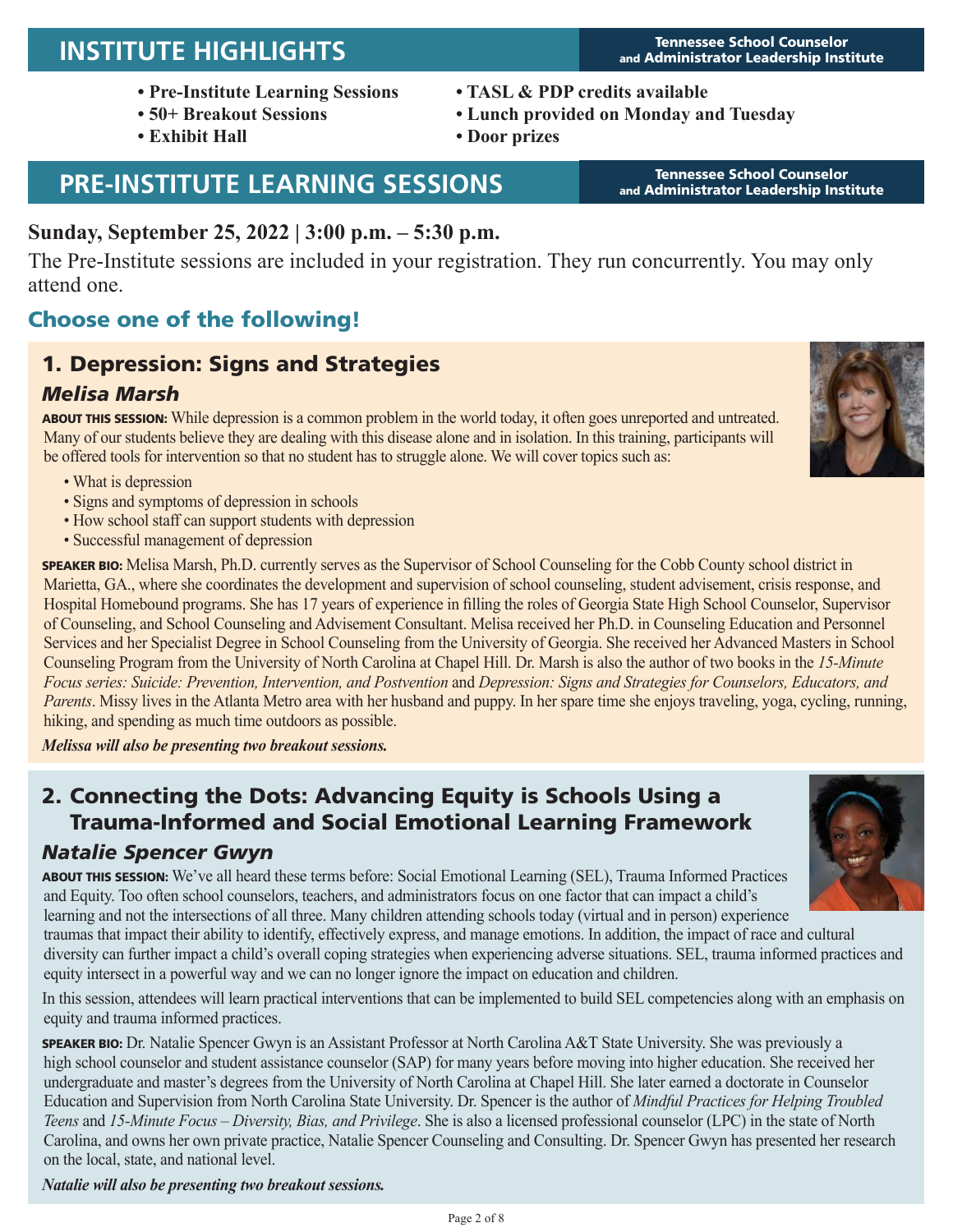## 3. Understand and Managing Disruptive Behaviors in Schools

# *Raychelle Cassada Lohman*

ABOUT THIS SESSION: Nationwide schools are experiencing a rise in disruptive student behaviors. Behavioral issues can adversely impact the school environment leading to more peer-to-peer conflict, classroom disruptions, and even staff exhaustion. Educators know firsthand the amount of time spent on disciplining and redirecting challenging behaviors. In this interactive session, you will learn how to accurately assess and interpret challenging behaviors and effectively

identify the antecedents for disruptive outbursts. Additionally, you will learn evidence-based coping skills to help your students manage their emotions and control their behavior, leading to more favorable outcomes. This session will help equip you with the essential knowledge to help your students minimize challenging behaviors and maximize academic, emotional, and social success.

SPEAKER BIO: Raychelle Cassada Lohmann, Ph.D., LCMHCS, ACS, GCDF is a counselor educator, clinical mental health counselor, and author of numerous books, including *15-Minute Focus: Anger, Rage and Aggression, The Anger Workbook for Teens, The Bullying Workbook for Teens,* and *The Sexual Trauma Workbook for Teen Girls*. Raychelle has expertise in a wide range of issues affecting adolescents, from anger and aggression to anxiety and depression to sexual abuse and bullying. Raychelle attended North Carolina State University, where she received her B.A. in psychology, her M.S. in counselor education and her Ph.D. in counseling and counselor education. With over 20 years in the counseling profession, Raychelle has devoted much of her time to working with children, adolescents, parents and educators.

*Raychelle will also be presenting two breakout sessions.*

# **Visit** 50+ Exhibitors **at the Institute!**



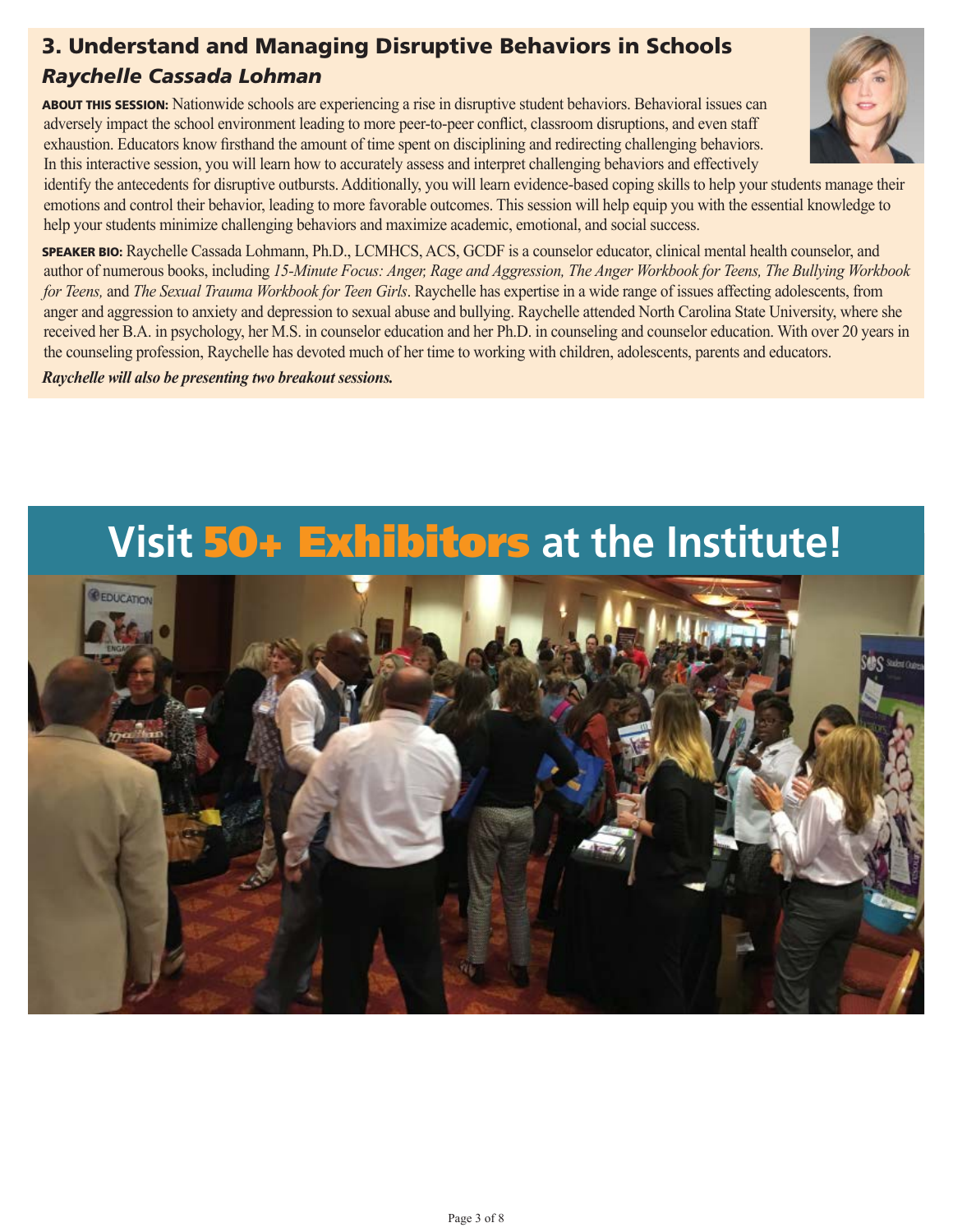#### September 26, 2022 | 8:30 a.m. Opening Keynote Session

# The Critical Need for Caring Champions *Michele Borba*



ABOUT THIS SESSION: Study after study shows that during adversity, the single, most important thing kids need is the calming presence of an adult champion. In this keynote, Dr. Michele Borba shares inspiring stories and examples of real educators who are those champions and prove they make a difference that helps our students bounce back and thrive. The key, she says, it that they use what we already have within us: hope, empathy, atmosphere, resilience, and trust (heart). Each of these concepts is ordinary, doable and doesn't cost a dime but can transform our children's lives both now and later.

SPEAKER BIO: Michele Borba, Ed.D. is an internationally renowned educator, award-winning author, and parenting, child and bullying expert recognized for her solution-based strategies to strengthen children's empathy, social-emotional intelligence and character, and reduce peer cruelty. A sought-after motivational speaker, she has presented keynotes throughout the world and served as a consultant to hundreds of schools and corporations, including the Pentagon and many US Army bases. Her proposal: "Ending School Violence and Bullying" (SB1667) was signed into California law in 2002. She offers realistic, research-based advice culled from a career of working with over one million parents and educators worldwide.

Dr. Borba is a frequent NBC contributor who has appeared 140 times live on the TODAY show and countless other shows. She's a media spokesperson for numerous corporations, and a consultant to McDonalds and Disney. Borba is the award-winning author of 24 books translated into 14 languages. She is the recipient of numerous awards, including the National Educator Award (presented by the National Council of Self-Esteem) and the National Child Safety Award of 2016 by Child Safety Network.

Dr. Borba is a former classroom teacher with a wide range of teaching experience, including work in a private practice with children with learning, and emotional disabilities She received a Doctorate in Educational Psychology and Counseling from the University of San Francisco, an M.A. in Learning Disabilities and B.A. from the University of Santa Clara, and earned a Life Teaching Credential from San Jose State University. She lives in Palm Springs, California with her husband and has three grown sons.

*Michele will also be presenting a breakout session.*

#### September 27, 2022 | 11:15 a.m. Closing Keynote Session

# Legal Literacy and Ethical Practice in the Complex World of School Counseling



### *Carolyn Stone*

ABOUT THIS SESSION: School counselors must negotiate the competing interests of the overregulated school environment, student's need for confidentiality and the legal rights of parents to be the guiding voice in their children lives. Updates on these competing interests will be discussed through recent court developments. Legal rulings will be highlighted in areas such as sexually active students, bullying, academic advising, child abuse, educational records, and sexual harassment, first amendment rights, and transgender youth. The goal is to facilitate participants' legal literacy and provide guiding principles to support best ethical practice.

SPEAKER BIO: Carolyn Stone, Ed.D., is a Professor of Counselor Education at the University of North Florida (UNF). Dr. Stone is a Past President of the American School Counselor Association (ASCA). Prior to coming to UNF, Dr. Stone spent 22 years with Jacksonville, Florida's Public Schools as an elementary and high school counselor, middle school teacher and Supervisor of Guidance Services. She supervised 225 school counselors. Dr. Stone currently serves as the Ethics Chair for ASCA and has done so for 15 years.

*Carolyn will also be presenting a breakout session.*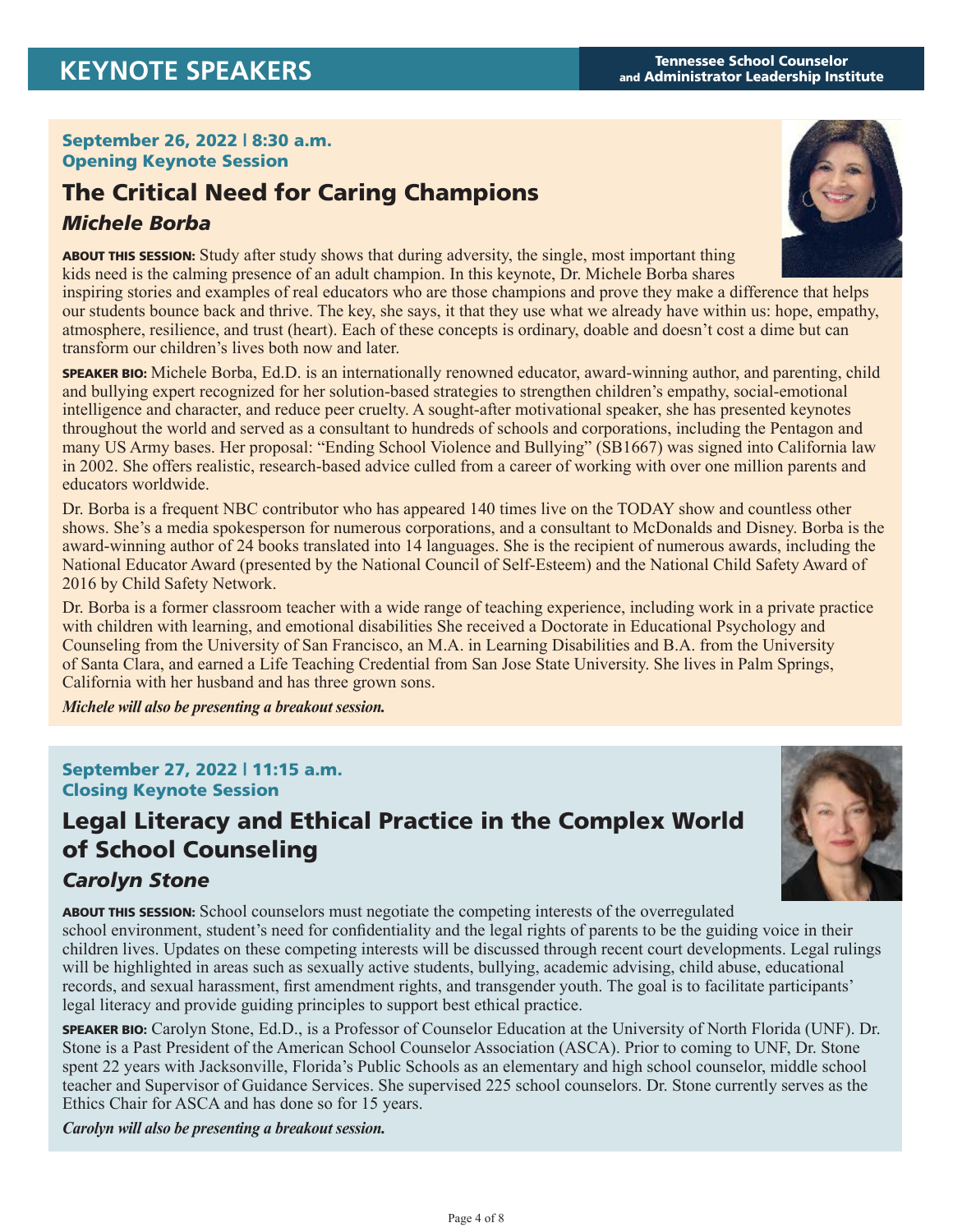# Sunday, September 25, 2022

| $2:00 \text{ p.m.} - 6:00 \text{ p.m.}$ | Registration and Information Center Open |
|-----------------------------------------|------------------------------------------|
| $2:00 \text{ p.m.} - 6:00 \text{ p.m.}$ | Exhibits Open                            |
| $3:00 \text{ p.m.} - 5:30 \text{ p.m.}$ | <b>Pre-Institute Sessions</b>            |

# Monday, September 26, 2022

| 7:30 a.m. $-4:30$ p.m.     | Registration and Information Center Open            |
|----------------------------|-----------------------------------------------------|
| 7:30 a.m. $-4:30$ p.m.     | <b>Exhibits Open</b>                                |
| $8:30$ a.m. $-10:00$ a.m.  | Opening Kickoff and Keynote Session – Michele Borba |
| $10:00$ a.m. $-10:30$ a.m. | <b>Break</b> – Visit Exhibitors                     |
| $10:30$ a.m. $-11:45$ a.m. | <b>Breakout Sessions</b>                            |
| 11:45 a.m. $-$ 12:45 p.m.  | Networking Luncheon                                 |
| $1:00$ p.m. $-2:15$ p.m.   | <b>Breakout Sessions</b>                            |
| $2:15$ p.m. $-2:45$ p.m.   | <b>Break</b> – Visit Exhibitors                     |
| $2:45$ p.m. $-4:00$ p.m.   | <b>Breakout Sessions</b>                            |

# Tuesday, September 27, 2022

| 7:30 a.m. $-11:00$ a.m.    | Registration and Information Center Open                 |
|----------------------------|----------------------------------------------------------|
| 7:30 a.m. $-11:00$ a.m.    | <b>Exhibits Open</b>                                     |
| $8:00$ a.m. $-9:15$ a.m.   | <b>Breakout Sessions</b>                                 |
| $9:15$ a.m. $-9:45$ a.m.   | Break – Visit Exhibitors                                 |
| $9:45$ a.m. $-11:00$ a.m.  | <b>Breakout Sessions</b>                                 |
| $11:00$ a.m. $-11:15$ a.m. | Break – Visit Exhibitors                                 |
| $11:15$ a.m. $-12:45$ p.m. | General Session & Lunch, Keynote Speaker – Carolyn Stone |

#### **Professional Development Credits Offered**

As at previous events, we will be offering professional development credits for attendance.

**TASL Credits:** Up to Ten (10) hours of TASL credits are available for the main days of Institute and Pre-Institute. Up to 10 available if not attending pre-institute.

**Professional Development Points (PDP):** Up to Twelve (12) hours of Professional Development Points (PDP) for the main days of Institute and Pre-Institute. 10 available if not attending pre-institute.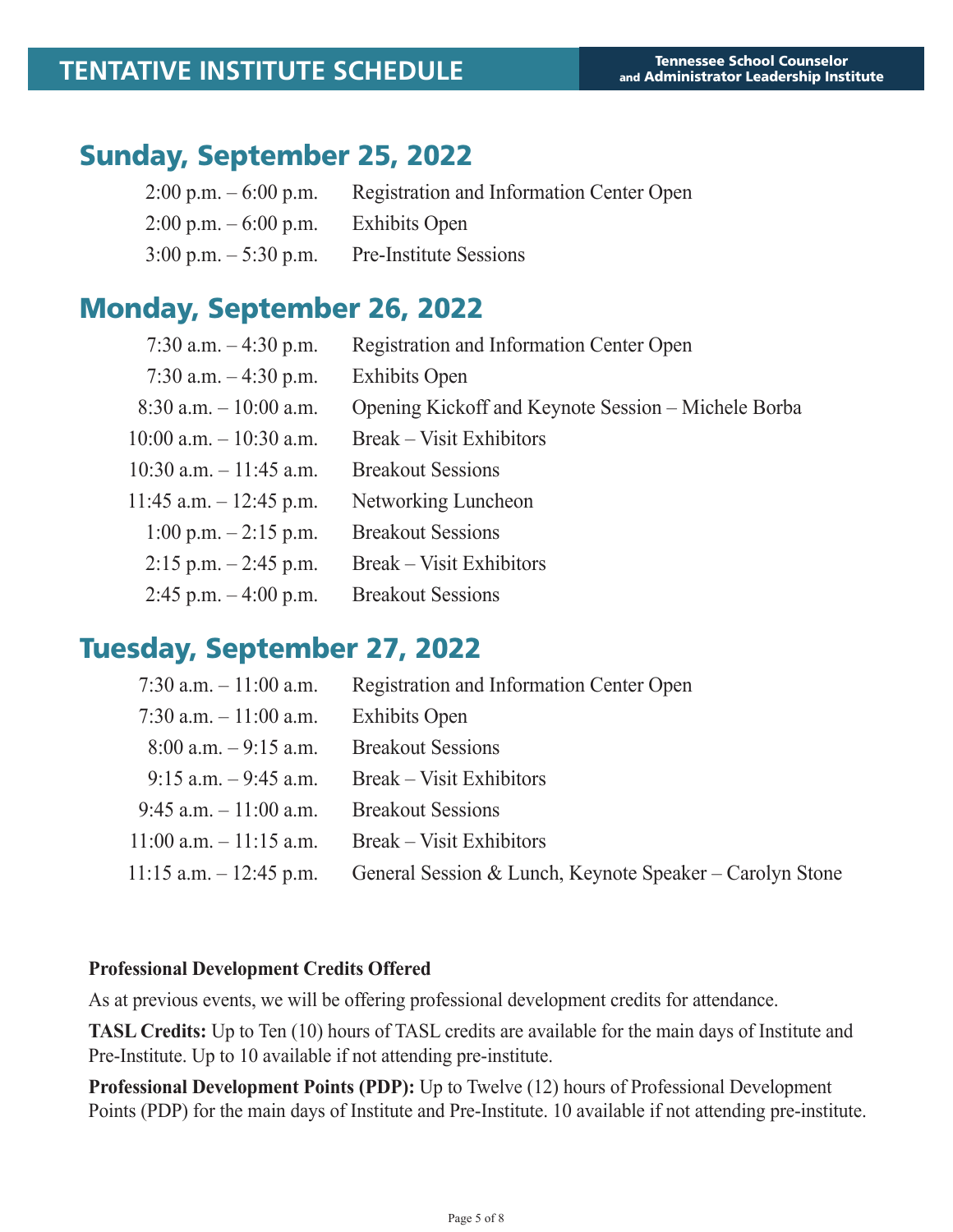# **INSTITUTE REGISTRATION** Tennessee School Counselor

and Administrator Leadership Institute

Total Due \$ **\_\_\_\_\_\_\_\_\_\_\_\_\_\_\_\_\_\_\_\_**

#### Save on your Institute registration by becoming a member of the TSCA!

Visit *www.tennesseeschoolcounselor.org* to join!

#### **REGISTRATION FORM** (PLEASE PRINT CLEARLY)

|                                                         | ORGANIZATION/SCHOOL DISTRICT NAMES AND THE RESIDENCE OF A SERIES AND THE RESIDENCE OF A SERIES OF A SERIES OF A SERIES OF A SERIES OF A SERIES OF A SERIES OF A SERIES OF A SERIES OF A SERIES OF A SERIES OF A SERIES OF A SE |                            |  |
|---------------------------------------------------------|--------------------------------------------------------------------------------------------------------------------------------------------------------------------------------------------------------------------------------|----------------------------|--|
|                                                         |                                                                                                                                                                                                                                |                            |  |
|                                                         |                                                                                                                                                                                                                                |                            |  |
|                                                         |                                                                                                                                                                                                                                |                            |  |
|                                                         |                                                                                                                                                                                                                                |                            |  |
| <b>INSTITUTE REGISTRATION RATE</b><br>(September 25-27) | <b>TSCA MEMBER*</b><br>\$135                                                                                                                                                                                                   | <b>NON-MEMBER</b><br>\$170 |  |
|                                                         | البراد مقاطعا المسافسة والمقاربات المحمومات والمتقاطعات المقاربات ومنفوها الماليات المرادي                                                                                                                                     |                            |  |

\* You must have a TSCA Membership good through September 27, 2022 to receive the Member Price. Please enter Member # above. To take advantage of the discounted Member prices, renew your membership if needed, through the TSCA web page.

**The Pre-Institute sessions are included in your registration. They run concurrently. Please check the one you'd like to attend below. You may only attend one.**

- $\Box$  1. Depression: Signs and Strategies Melisa Marsh
- $\Box$  2. Connecting the Dots Natalie Spencer Gwyn
- $\Box$  3. Understanding and Managing Disruptive Behaviors in Schools - Raychelle Cassada Lohman

REGISTRATIONS CANNOT BE PROCESSED WITHOUT PAYMENT. PLEASE SEND PAYMENT AND REGISTRATION FORM(S) TOGETHER.

#### How and Where Do I Pay?

|                       | <b>WEBSITE</b> | <b>EMAIL</b> | <b>FAX</b> | <b>PHONE</b> | <b>MAIL</b> |
|-----------------------|----------------|--------------|------------|--------------|-------------|
| <b>CREDIT CARD</b>    |                |              |            |              |             |
| <b>PURCHASE ORDER</b> |                |              |            |              |             |
| <b>CHECK</b>          |                |              |            |              |             |

#### PAYMENT METHOD  $\Box$  PURCHASE ORDER A COPY OF THE PURCHASE ORDER IS REQUIRED.

|                       | <b>VYEDJIIE</b> | EMAIL | <b>FMA</b> | <b>FRUNE</b> | <b>IVIMIL</b> |
|-----------------------|-----------------|-------|------------|--------------|---------------|
| <b>CREDIT CARD</b>    | v               | v     |            |              | v             |
| <b>PURCHASE ORDER</b> | V               |       |            |              | ້             |
| <b>CHECK</b>          |                 |       |            |              |               |

WEBSITE: www.ncyionline.org/tnscali

EMAIL: registrations@ncyi.org

FAX: 423-899-4547

PHONE: 866-318-6294

MAIL: National Center for Youth Issues P.O. Box 22185 Chattanooga, TN 37422-2185

*Please make your check or purchase order payable to: National Center for Youth Issues*.

*A W-9 is available on the website.*

PLEASE NOTE: The attendee will receive a confirmation to the email address provided when their registration is processed (make sure to check Junk/Spam folders). Please allow ample time for processing.

| $\mu$ , $\mu$ , $\mu$ , $\sigma$ , $\sigma$ , $\mu$ , $\mu$ , $\mu$ , $\mu$ , $\mu$ , $\sigma$ , $\sigma$ , $\sigma$ , $\sigma$ , $\sigma$ , $\sigma$ , $\sigma$ , $\sigma$ , $\sigma$ , $\sigma$ , $\sigma$ , $\sigma$ , $\sigma$ , $\sigma$ , $\sigma$ , $\sigma$ , $\sigma$ , $\sigma$ , $\sigma$ , $\sigma$ , $\sigma$ , $\sigma$ , |                |  |  |  |
|-----------------------------------------------------------------------------------------------------------------------------------------------------------------------------------------------------------------------------------------------------------------------------------------------------------------------------------------|----------------|--|--|--|
| <b>LE CHECK ENCLOSED</b> (MADE PAYABLE TO NATIONAL CENTER FOR YOUTH ISSUES)                                                                                                                                                                                                                                                             |                |  |  |  |
| $\Box$ CREDIT CARD $\Box$ PERSONAL $\Box$ CORPORATE                                                                                                                                                                                                                                                                                     |                |  |  |  |
| CARD NO.                                                                                                                                                                                                                                                                                                                                | EXP. DATE CID# |  |  |  |
| NAME ON CARD (PLEASE PRINT)                                                                                                                                                                                                                                                                                                             |                |  |  |  |

(PAYABLE TO NATIONAL CENTER FOR YOUTH ISSUES, P.O. BOX 22185, CHATTANOOGA, TN 37422-2185)

CREDIT CARD BILLING ADDRESS \_\_\_\_\_\_\_\_\_\_\_\_\_\_\_\_\_\_\_\_\_\_\_\_\_\_\_\_\_\_\_\_\_\_\_\_\_\_\_\_\_\_\_\_\_\_\_\_\_\_\_\_\_\_\_\_\_\_\_\_\_\_\_\_\_\_\_\_\_\_\_\_\_\_\_\_\_\_\_\_\_\_\_\_\_\_\_\_\_\_\_\_\_\_\_\_\_\_\_\_\_\_\_

CITY \_\_\_\_\_\_\_\_\_\_\_\_\_\_\_\_\_\_\_\_\_\_\_\_\_\_\_\_\_\_\_\_\_\_\_\_\_\_\_\_\_\_\_\_\_\_\_\_\_\_\_\_\_\_\_\_\_\_\_\_\_\_\_\_ STATE\_\_\_\_\_\_\_\_\_\_\_\_\_\_\_\_\_ ZIP \_\_\_\_\_\_\_\_\_\_\_\_\_\_\_\_\_\_\_\_\_\_\_\_\_\_\_\_\_\_\_\_\_\_\_\_\_

AUTHORIZED SIGNATURE **AUTHORIZED SERVERS** 

CANCELLATION POLICY: If we are forced to cancel the Institute because of a "force majeure" event, such as a government restriction on large gatherings that cover the intended size of the Institute, then we will issue full refunds of the registrations. Otherwise, our normal cancellation policy will be upheld: There will be no refunds after August 25, 2022. All cancellations before August 25, 2022 will be refunded less a \$25 handling fee. The Institute is not responsible for and cannot give refunds due to problems beyond its control such as weather or school closings. The sponsors of the conference receive registrant contact information.

On social distancing and other health and safety measures, the regulations/guidelines that apply to hotels and conference centers may change. The Institute will conform to all necessary regulations/guidelines that are in place as of the date of the Institute.